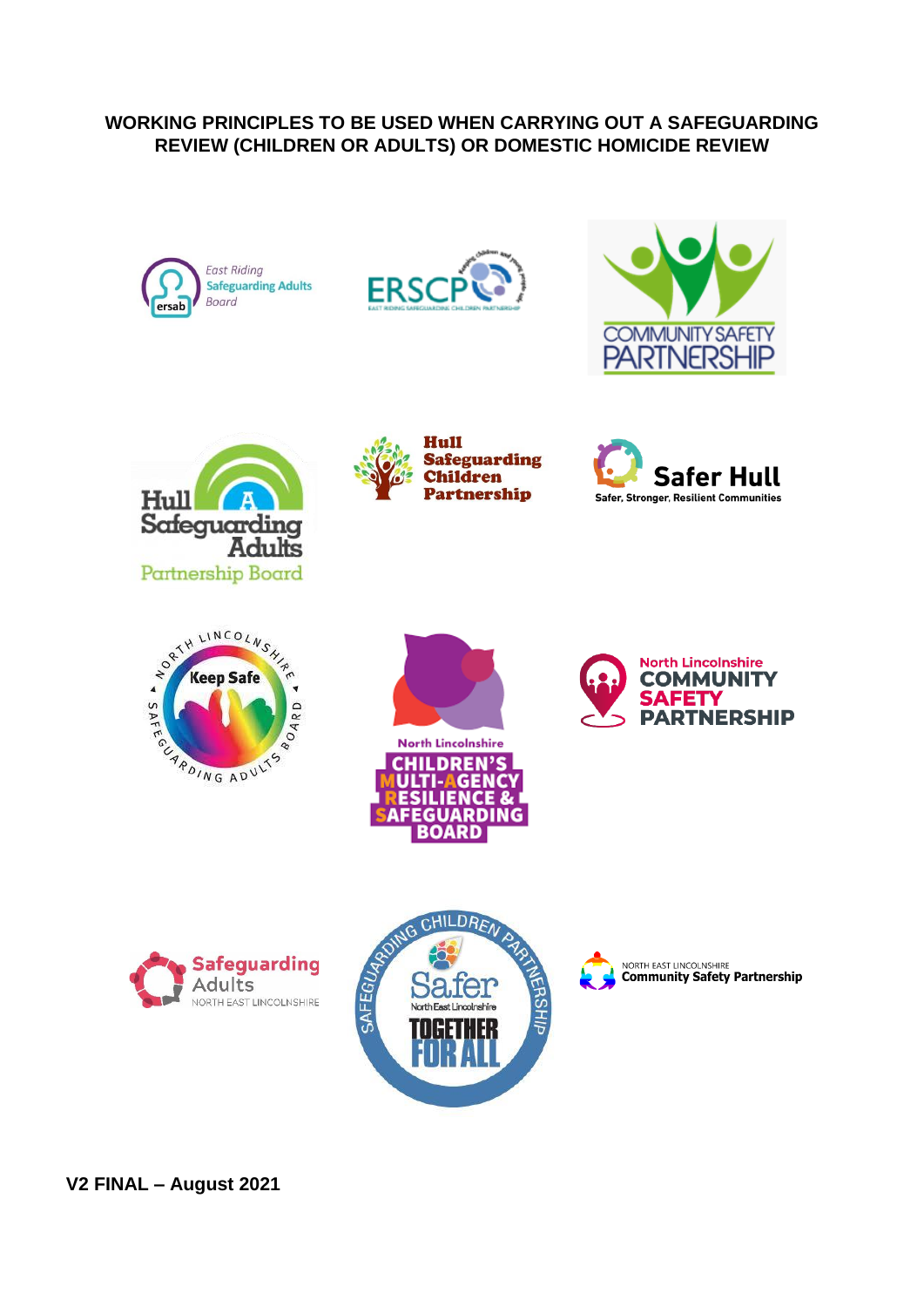#### **Working principles agreed between the Yorkshire & Humber SABs, LSCPs, CSPs and Humberside Police**

To be used when managing a Safeguarding Adults Review (SAR), Child Safeguarding Practice Review (CSPR) or a Domestic Homicide Review (DHR) alongside a police investigation by Humberside Police.

# **Background**

It is accepted that there is a need to work in parallel processes when there is either a children's or adults review or a domestic homicide review which meets any review criteria, and the Police also need to investigate the crime. These are two entirely different functions; the review to determine what learning there is to support practitioners and the police investigation to determine whether a crime has been committed and if so who is culpable.

### **Points to consider at an early stage in decision making**

There are some fundamental points to consider when deciding how to proceed:

- How can the review progress in a timely way to ensure there is immediate learning without jeopardising the police investigation?
- What material will need disclosing ie will any information assist the defence or similarly will any information undermine the prosecution?
- There is no legal reason why the police (or any other agency) can stop a review.
- It is key to get the right people round the table from the onset and for these people then to commit throughout, wherever possible. This supports our principles of local partnership working.
- Always comply with defensible decision making.

## **Local working principles**

These principles have been developed to enable both processes to run concurrently, and to support a timely response to both, and are to be used in conjunction with National guidance which. Links to national guidance are included at the end of this document.

- We will always adhere to national policy and legislation.
- Where a case meets more than one criteria it is discussed at the next meeting of whichever partnership panel is scheduled to meet first. The Chairs and/or additional representative of the other partnership panel are invited to attend the meeting, to contribute to the discussion and to ultimately agree where is the best place for maximum learning.
- A confidential email should be sent to **YH.PersonalAssistant@cps.gov.uk** which will include some basic details of the case and request a relevant CPS colleague to attend the first panel meeting. This can be done by whoever is arranging the initial panel meeting.
- The Terms of Reference will be agreed at the first panel meeting and these should make it clear what actions can and cannot progress where a crime is also being investigated. Terms of Reference may require review as information evolves, as guided by CPS
- When a review has commenced and after further information gathering it is felt that the case should be following another review process, the chair of the original group sends a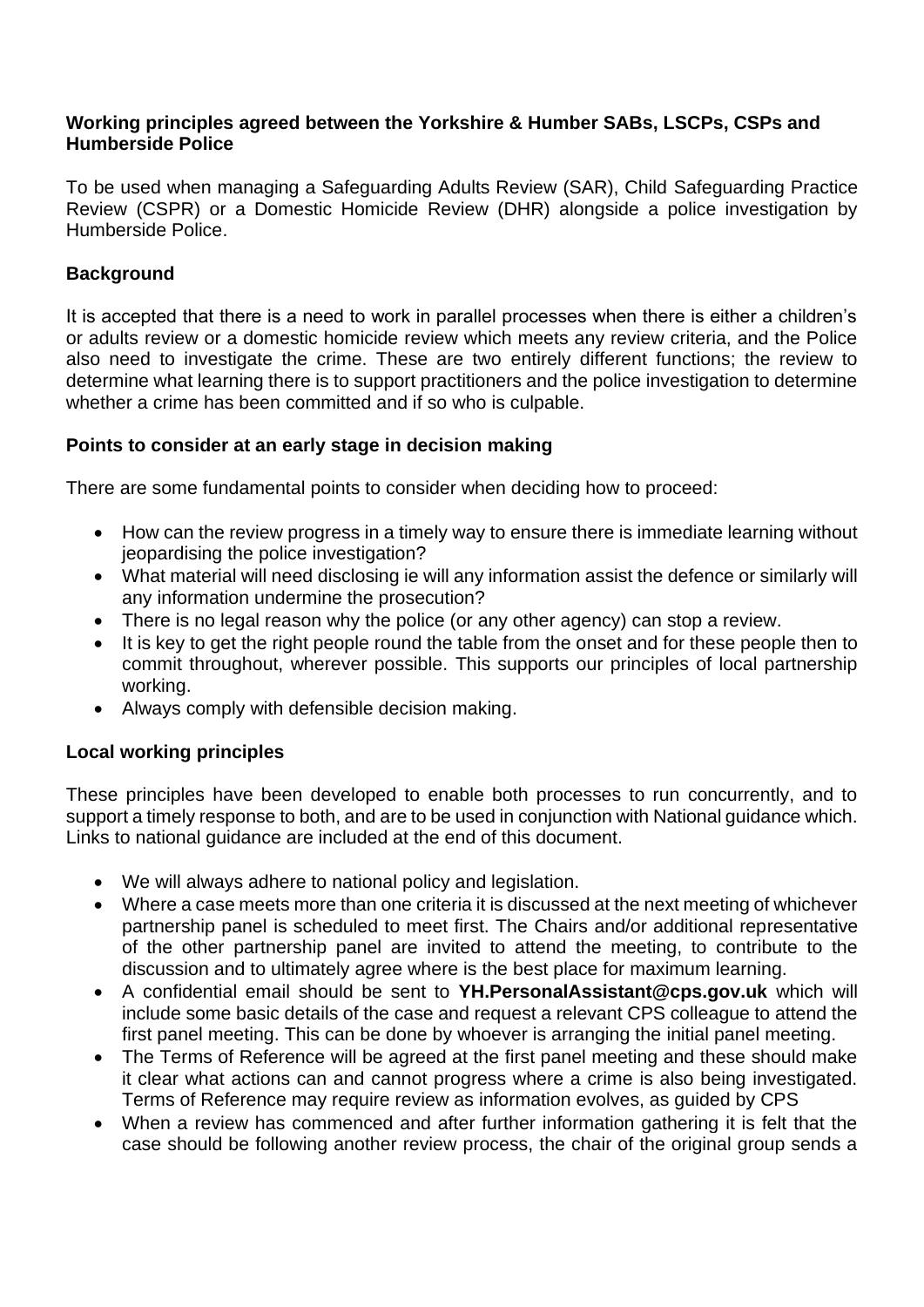formal email to the chair of the alternative review group, explaining their decision and rationale for the possible transfer to a different review process.

- At the first panel meeting, and for consistency thereafter, there is an agreement as to who should be the relevant agency(s) representative and this remains the case for the duration of the review. Specifically for the Police there is agreement as to whether this is the Officer In Case (OIC) or the Senior Investigating Officer (SIO), with the most likely being the OIC.
- At the point when terms of reference are being set, the focus must be on high impact learning. There is no aspect of learning in either a police or coronial investigation.
- If there is a challenge about any review which means the panels are not able commence in a timely manner, the issue of concern is escalated to the relevant partnership Chair for resolution and a solution.

Additional considerations

- Is there any information which has been shared as part of the MAPPA process (if relevant) which needs considering as part of the review? The Police representative will identify if this is the case.
- Has there already been any other type of review such as a NHS Serious Incident (SI)? If so would this negate the need for any further review? The CCG would be able to identify if this is the case.
- Does/did the individual have a learning disability and if deceased was there a LeDeR review? The CCG would be able to identify if this is the case.
- Is there an Independent Investigation being considered/held where a case pertains to a mental health in-patient? Humber FT would be able to identify if this is the case.

## **Supplementary guidance to be used to support the process**

National Panel review on non-accidental injury to children under one (awaiting publication)

Children's safeguarding guidance

<https://www.gov.uk/government/publications/working-together-to-safeguard-children--2>

[https://www.gov.uk/government/publications/child-safeguarding-practice-review-panel-practice](https://eur01.safelinks.protection.outlook.com/?url=https%3A%2F%2Fwww.gov.uk%2Fgovernment%2Fpublications%2Fchild-safeguarding-practice-review-panel-practice-guidance&data=04%7C01%7Cmarie.chappell%40eastriding.gov.uk%7C1445f3bfd8614fd1be9a08d951a6a3f4%7C351368d19b5a4c8bac76f39b4c7dd76c%7C1%7C0%7C637630598414048108%7CUnknown%7CTWFpbGZsb3d8eyJWIjoiMC4wLjAwMDAiLCJQIjoiV2luMzIiLCJBTiI6Ik1haWwiLCJXVCI6Mn0%3D%7C1000&sdata=9s6Nmt4otOSj3sE7fkihalegW7sVIPsl%2FKSzobMmvR0%3D&reserved=0)[guidance](https://eur01.safelinks.protection.outlook.com/?url=https%3A%2F%2Fwww.gov.uk%2Fgovernment%2Fpublications%2Fchild-safeguarding-practice-review-panel-practice-guidance&data=04%7C01%7Cmarie.chappell%40eastriding.gov.uk%7C1445f3bfd8614fd1be9a08d951a6a3f4%7C351368d19b5a4c8bac76f39b4c7dd76c%7C1%7C0%7C637630598414048108%7CUnknown%7CTWFpbGZsb3d8eyJWIjoiMC4wLjAwMDAiLCJQIjoiV2luMzIiLCJBTiI6Ik1haWwiLCJXVCI6Mn0%3D%7C1000&sdata=9s6Nmt4otOSj3sE7fkihalegW7sVIPsl%2FKSzobMmvR0%3D&reserved=0)

North Lincolnshire Multi Agency Resilience & Safeguarding (MARS) Local Arrangements

<https://www.northlincscmars.co.uk/policies-procedures-and-guidance/>

See Improving Child Protection and Safeguarding Practice Policy and Procedure under statutory documents specifically Appendix 3: Interface between safeguarding partners and those responsible for other review processes.

Child and Vulnerable Adult Case Reviews – Crown Prosecution Service Guidance

[Child and Vulnerable Adult Case Reviews | The Crown Prosecution Service \(cps.gov.uk\)](https://www.cps.gov.uk/legal-guidance/child-and-vulnerable-adult-case-reviews)

Domestic homicide reviews: statutory guidance